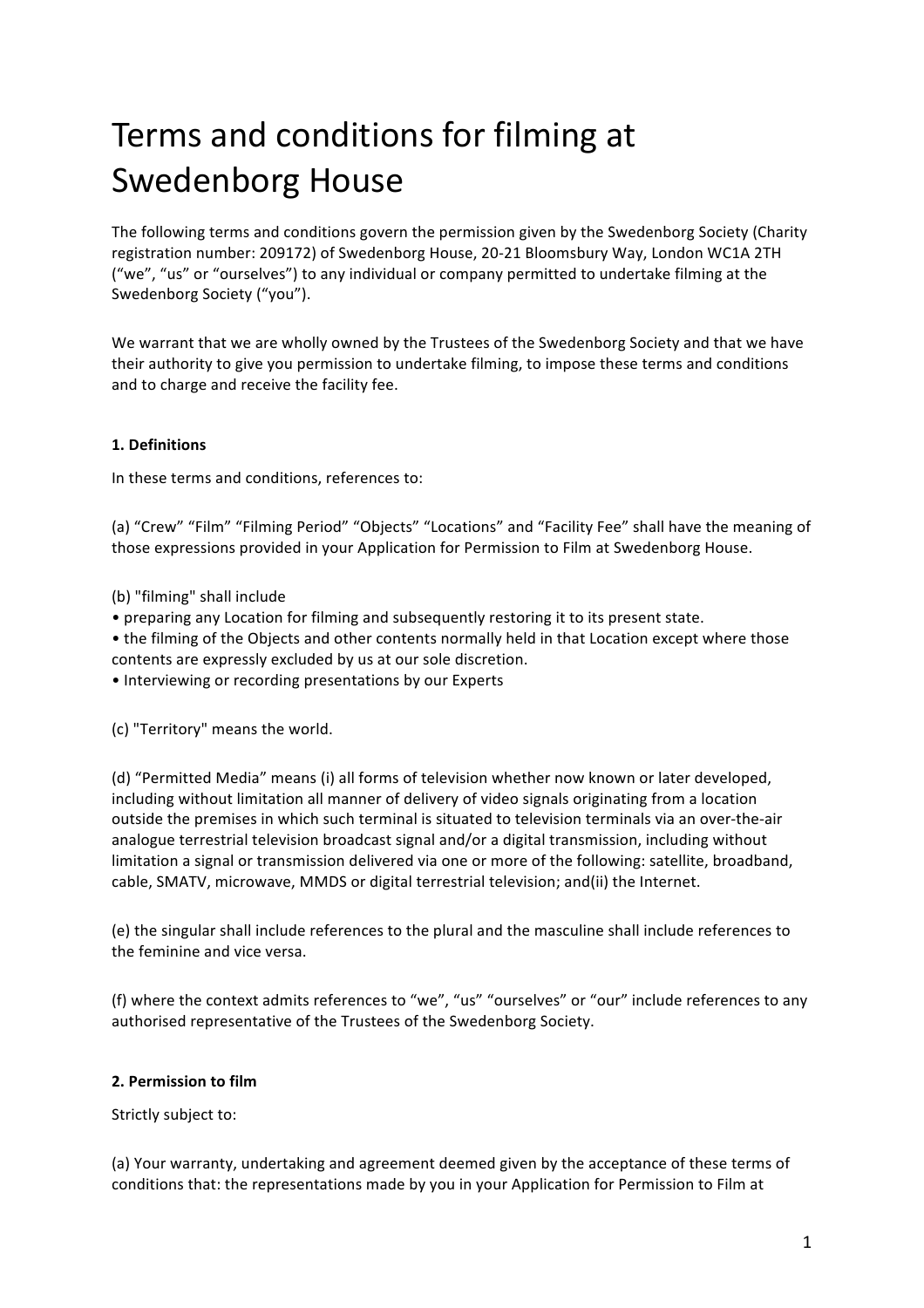Swedenborg House (including the further information and approvals required pursuant to these terms and conditions) are true and accurate; and that (where appropriate) you have the authority of your employer to make the Application for Permission to Film at Swedenborg House and to accept these terms and conditions:

(b) Payment by you of the Facility Fee (together with any applicable Value Added Tax or other government or international tax, levy or duty chargeable thereon which you shall be liable to pay as an additional amount at the rate and in the manner from time to time prescribed by law); and

(c) Your discharge in full of each and every obligation hereunder;

We will grant you and your Crew non exclusive permission during the Filming Period to enter upon and use the Locations solely for the purpose of filming and producing the Film subject to the following terms and conditions.

#### **3. Location Management**

You shall:

(a) not use the Location for any purpose other than filming and you acknowledge that the Location has not been designed or adapted for such purpose. You accept that no warranty is given by us that the Location is safe, appropriate or fit for the purpose of filming and you agree to make your own investigations of the safety and adequacy of the Location for filming and to comply with your responsibilities under these terms and conditions without damage or injury to public visitors to Swedenborg House, any of the Crew or to any of our employees, agents or contractors;

(b) take reasonable care to ensure the proper and careful use of the Location and that you do not: (i) interfere with the normal use of Swedenborg House; or (ii) cause nuisance, damage, annoyance or disturbance to such use;

(c) not damage, interfere with, change, add to or alter the Location and/or the contents thereof without our prior approval (which, if granted, shall be subject to your restoration to our satisfaction of the Location or, at our discretion, to you meeting the full cost of restoration by us);

(d) notify us immediately of any damage you cause to the Location or the contents thereof and make immediate good to our satisfaction or, at our option, pay the full cost of making good or full compensation for any loss or damage to any part of the Location, or to the contents thereof, arising out of such damage;

(e) comply (at you own cost) with any directions you are given by us (including, without limitation, directions as to the induction of the Crew, access, the positioning of barriers, deliveries, parking, the movement and searching of vehicles and routing of power leads) to prevent injury or damage being caused to the Location, any part of Swedenborg House, its collection or the visiting public. You accept that we retain ultimate control of access and security before, during and after the Filming Period and reserve the right to refuse to allow anyone or anything to enter or remain on-site at Swedenborg House if we consider there to be a risk to people or property and to stop and search any person entering or leaving or otherwise using Swedenborg House.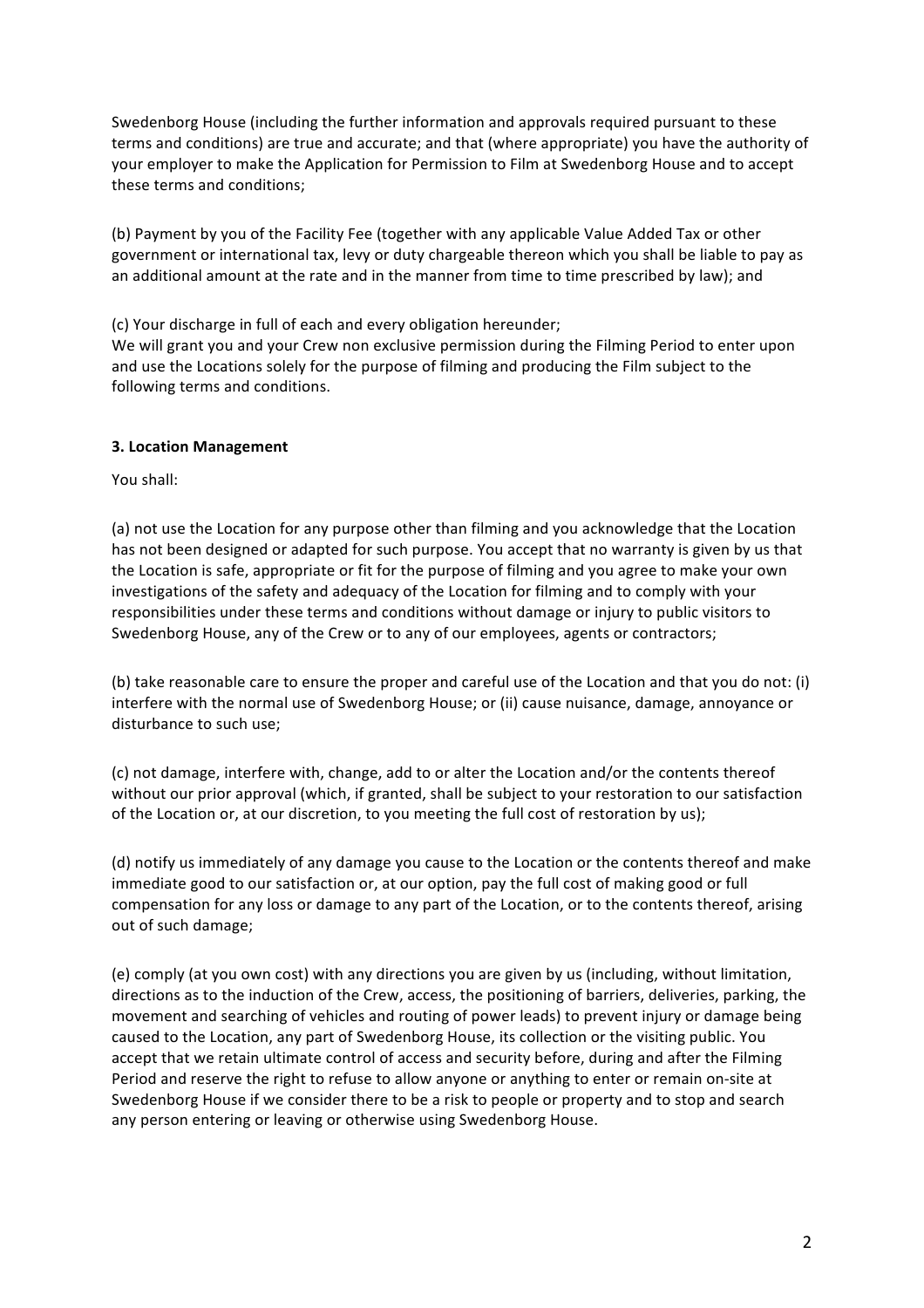(f) seek our express prior approval for any equipment that will be bought to the Location which shall (where applicable) comply with the Electricity at Work Regulations 1989, the Electrical Equipment (Safety) Regulations 1994 and meet all minimum safety standards required by law (and you shall notify us of any health and safety hazards which may arise in connection with the use of the Equipment in the Location or its carriage across our premises and you shall inform all persons engaged in the performance of any duty in connection therewith of all such hazards and shall instruct such persons in connection with any necessary associated safety measures)

(g) seek our express prior approval for any special effects that you propose to use, all proposed arrangements for power supply and electrical installations (including lighting and sound systems) your requirements (if any) regarding the supply of power, lighting, water and any security arrangements or other facilities you propose for the Location or for the benefit and convenience of the Crew (and save and unless expressly agreed we shall not provide any heating or lighting for the filming, any water supply, WCs or any other facilities for you or the Crew);

(h) provide written evidence (including full details of any special factors or associated risks or any other special or unusual activities in relation to the filming) and seek our prior agreement to your method statement and risk assessment under the Management of Health and Safety at Work Regulations 1999 and all other relevant health and safety requirements whether contained in statute, secondary legislation, by-laws or applicable codes of practice. You further agree to provide, at your own cost, any equipment required by us or by any other authority for health and safety reasons (e.g. an additional fire extinguisher) unless we have agreed in writing to provide it;

(i) remove from the Location before the end of the Filming Period all equipment used for the filming (including, without limitation, generators, temporary structures and mobile facilities) not supplied by us and all litter or waste resulting from the filming. You accept that if these responsibilities are not completed to our satisfaction we may remove such equipment, litter and waste and charge all costs and expenses incurred in so doing to you and that such costs and expenses shall be payable on demand.

(i) procure that all Crew carry (or wear upon their person) valid identification at all times while at the Location and produce it on request,

(k) ensure that Crew do not smoke in any public or work area of the Location, any internal part of our premises or any non designated external area of the same,

(I) Ensure that no member of the Crew handles any Object;

(m) not attempt any repairs, restoration, reinstatement, cleaning or clearing up (whether as required under these terms and conditions or otherwise) without our prior written consent. You accept that we reserve the right to undertake any such repairs, reinstatements or restorations ourselves and pass all costs incurred on to you, including (if necessary in our sole discretion) the cost of specialist craftspeople or consultants.

(n) ensure that all light sources you use to film Objects are fitted with UV light filters to reduce the UV content of light to below 50 microwatts per lumen; that the light level measured on the surface of the Object does not exceed 1000 lux; that Objects made from or including in the structure any vegetable matter or animal product (such as paper, papyrus, textile, wood, bone, ivory, fur, feather, leather, pigment, dye, resins) or semi precious stones are not lit for longer than 15 minutes during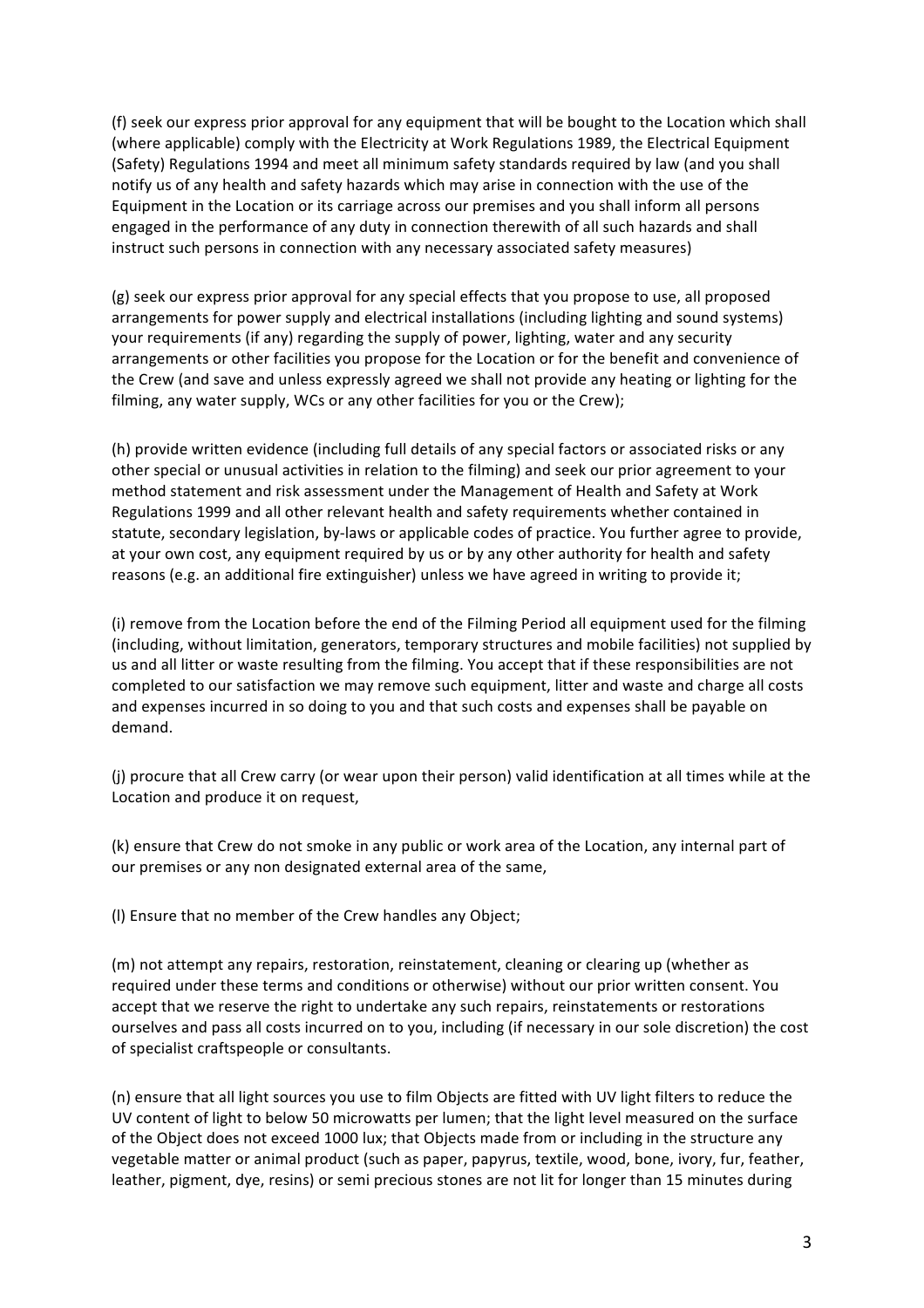filming; that shiny Objects are not sprayed with anti-reflection preparations; and that all lights are positioned at least one metre away from Objects filmed.

(o) (save in the event of an emergency) not interfere with fire prevention and fire protection equipment in any part of our premises (including without limitation smoke alarms and sprinklers) and you shall take all reasonable measures not to cause any unwarranted activation of our fire alarm.

# **4. The Film**

(a) Subject to your compliance to our satisfaction with each and every term and condition herein we irrevocably agree that you shall have the rights to (i) use, edit and incorporate the filming (or any part of thereof) into the final version of the Film either as a sequence on its own or proceeded interlaced or followed by such scenes as you may determine and to broadcast and repeatedly broadcast the same within the Territory on Permitted Media; and (ii) use and publish in respect of the Trustees of the Swedenborg Society or any Expert concerned in the making of the Film, their legal or professional names, photographs and likenesses in connection with the promotion and advertising of the Film.

(b) You accept and agree that any use of material howsoever derived in any format from the filming not expressly authorised by clause 4(a) above shall be subject to our further editorial consent (which may be subject to terms as to additional payment);

(c) You shall take all reasonable and proper steps to ensure that you do nothing that may bring us into disrepute nor shall you do anything to prejudice or damage our logo, marks, brand or reputation and you agree that we shall have the right at our election on reasonable notice to review the final cut of the Film for factual accuracy and to require reasonable changes thereto.

(d) At the beginning or at the end of the edited Film we must be credited as follows "[name of our expert (if any) and] the Swedenborg Society " {"with thanks to the Swedenborg Society"}

(e) You agree at our election to supply us without charge with two digital copies of all "rushes" and the finished Film together with the free and irrevocable right within the premises of Swedenborg House and for the full legal term of copyright (including any extensions revivals or renewals thereof);

(f) you shall be wholly responsible for any model releases, copyright licences or other permissions that may be necessary to permit any individuals or other subject matter to be filmed and/or used in the Film (copies of which must be provided to and approved by us on demand) and you must comply with any conditions imposed by any release, licence or permission that has been obtained for these purposes;

(g) We acknowledge that where the Film is broadcast by satellite for reception in the Territory, such broadcasts may be capable of reception outside the Territory due to the inherent capability of satellites to beam down signals which are not confined to territorial boundaries ("Overspill"). We further acknowledge that the rights herein granted to you include but are not limited to the right to broadcast the Film by satellite which may cause Overspill. Notwithstanding such Overspill, we agree that the occurrence of Overspill shall not constitute a breach of this permission provided that you shall have encrypted and not knowingly authorised reception.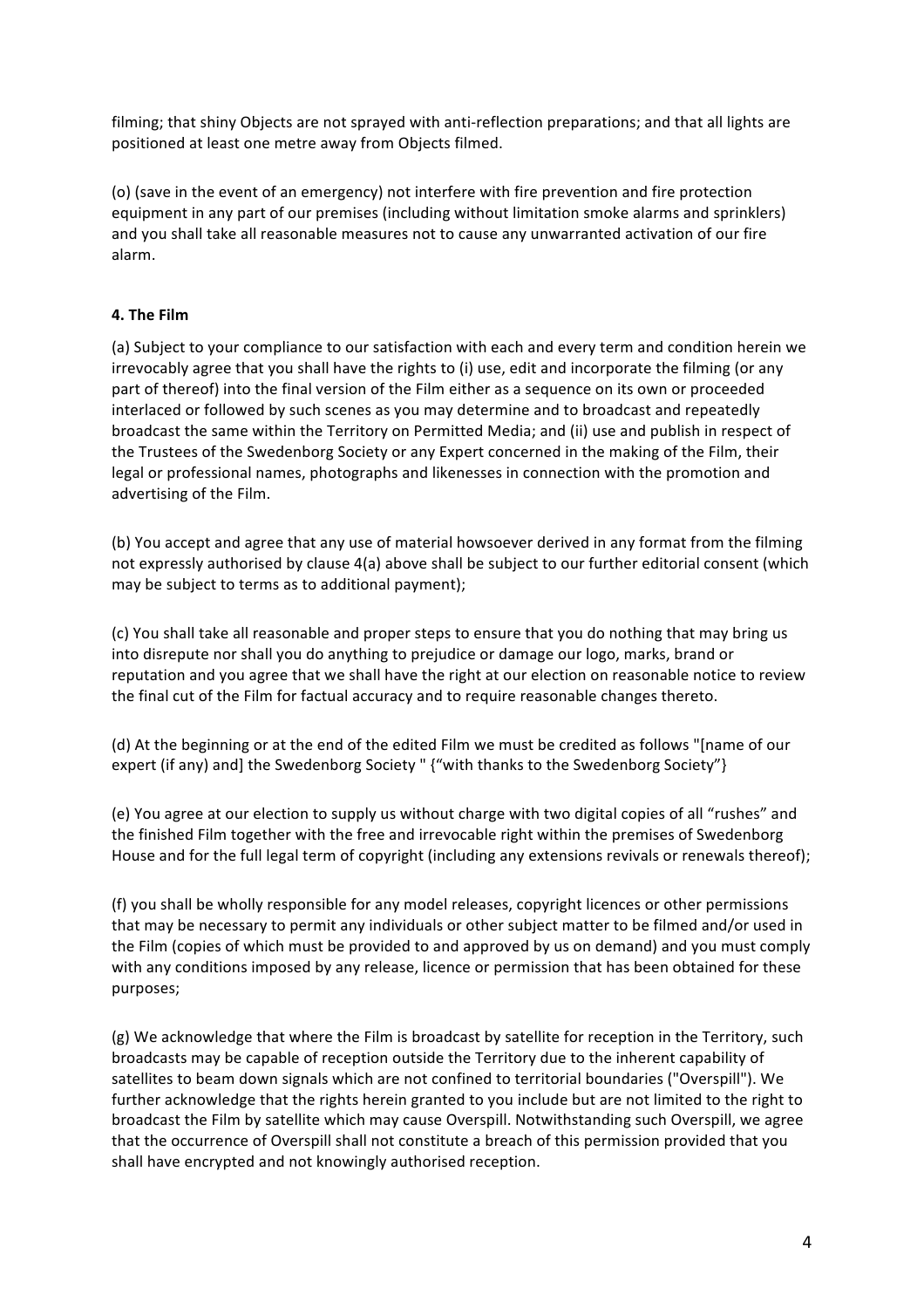(h) No part of any film containing our premises, Locations, Objects, Experts or any other of our staff and property may be distorted, manipulated, used within other programmes, re-used, lent or sold under any circumstances without our permission in writing and

(i) For the avoidance of doubt this permission to film does not grant or imply any right to investigate or enquire into (whether on film or otherwise) the private lives of any of our Experts or other members of our staff and you hereby agree not to pursue such enquiry or investigation without the prior approval in writing of both the individual affected and ourselves.

# **5. Insurance**

You shall:

(a) provide, before the start of the Filming Period and to our satisfaction evidence that you have, at your own expense, taken out sufficient insurance policies to cover your liabilities under these terms and conditions and you undertake and agree to maintain such insurance policies in full force and effect for as long as liabilities may arise under the permission granted by us;

(b) pay any additional insurance premium as required by the insurers referred to in (a) above in connection with the filming;

(c) at our election procure that our interest is noted on such insurance policies and that such policies stipulate any special insurance conditions that we require you to satisfy;

(d) prior to the Filming Period provide evidence to us that such policies are in place together with evidence (if required) of the payment of such additional premium.

(e) (if you fail to comply with the obligations set out above) pay to us on demand the full cost of such insurance as we may arrange at your expense.

# **6. VAT Invoice**

If requested we will send you an invoice containing all the information required in a tax invoice for VAT purposes and (unless otherwise agreed in writing) we shall be paid within 30 days of receipt by you of a properly payable invoice.

# **7. Third party rights**

(a) Save as below provided a person who is not a party to the permission hereby granted has not right under the Contracts (Rights of Third Parties) Act 1999 to rely upon or enforce any term of these terms and conditions.

(b) The Trustees of the Swedenborg Society shall be entitled to enforce the benefit of your obligations and responsibilities hereunder against you.

# **8. Entire Agreement**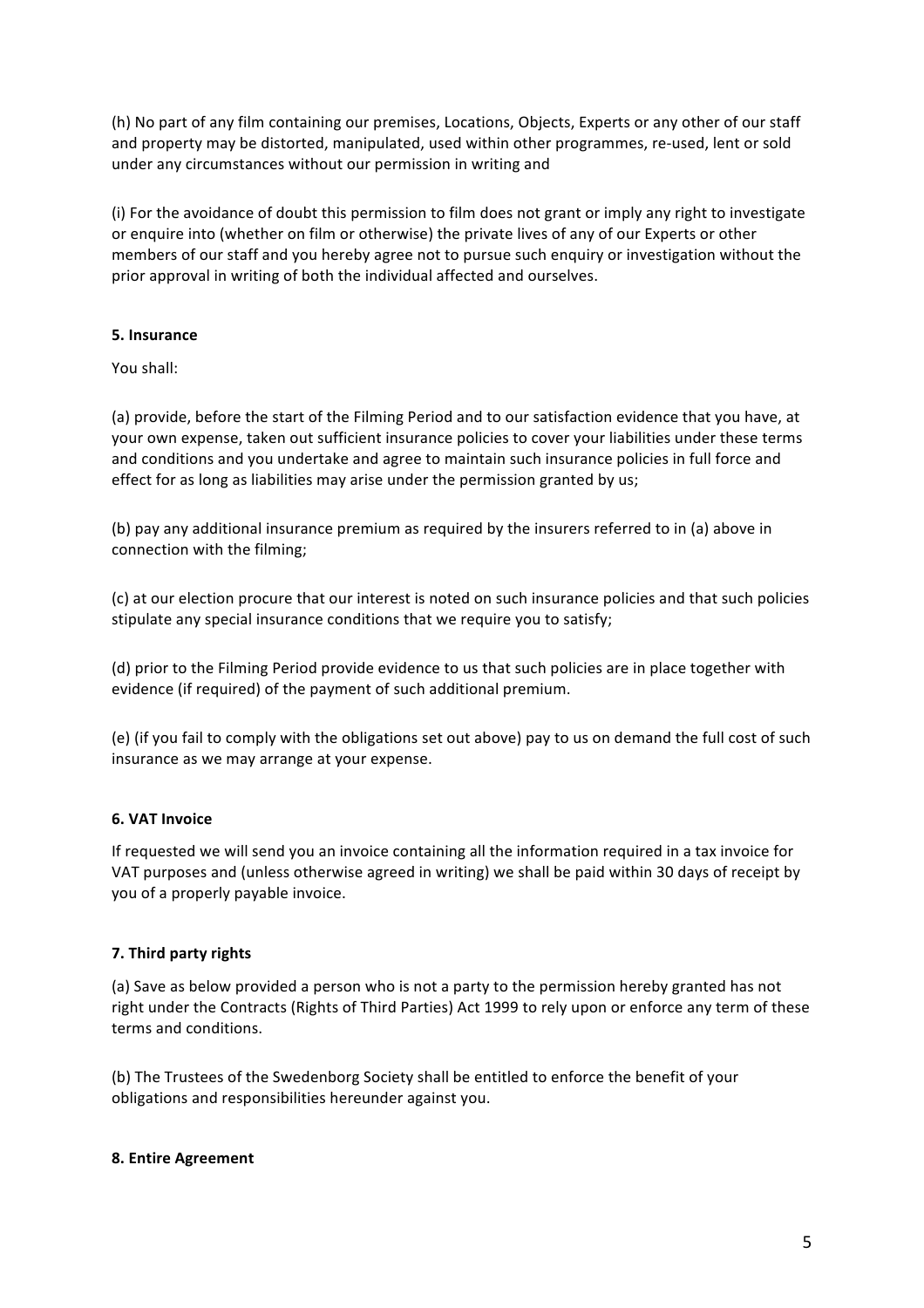Save that nothing herein shall be deemed to exclude or limit liability for fraudulent misrepresentation, these terms and conditions and your application for permission to film at Swedenborg House contain the entire agreement between the parties with respect to the subject matter of the permission granted to you and supersede all previous agreements and understandings between us with respect thereto, and may not be modified except by an instrument in writing signed by the duly authorised representatives of the parties.

### **9. Waiver**

Failure or neglect by us to enforce at any time any of these terms and conditions shall not be construed nor shall it be deemed to be a waiver of our rights hereunder nor in any way affect the validity of the whole or any part hereof nor prejudice our rights to take subsequent action.

### **10. Severability**

In the event that any of these terms and conditions shall be determined invalid, unlawful or unenforceable to any extent, such term or condition shall be severed from the remaining terms and conditions which shall continue to be valid to the fullest extent permitted by law.

### **11. Notices**

(a) Any notice, invoice or other document to be given hereunder shall be delivered or sent by email, post or facsimile transmission to us at: the Swedenborg Society, Swedenborg House, 20-21 Bloomsbury Way, London WC1A 2TH, England

(b) Any notice, invoice or other document to be given hereunder shall be delivered or sent by email, post or facsimile transmission to you at your address appearing in your application for permission to film at Swedenborg House or to such other address as you shall notify to us in writing.

# **12. Force Majeure**

(a) You accept that we shall not be liable to you in respect of anything which, apart from this provision, may constitute a breach of these terms and conditions arising by reason of force majeure, namely, circumstances beyond our control (which shall include, but shall not be limited to, fire, flood, sabotage, embargo, strike or lock-out, riot, war, terrorism or acts of local government and parliamentary authority).

(b) We agree to give you notice forthwith upon becoming aware of an event of force majeure giving details of the nature and extent of the circumstances in question and the length of time for which it is expected that such circumstances shall subsist.

#### **13. Cancellation**

(a) Upon receipt of our signed acceptance of your application for permission to film at Swedenborg House you may terminate this Agreement without liability at any time on notice in writing received by us in accordance with clause 11 not less than 14 days before the hour at which Filming is permitted to commence.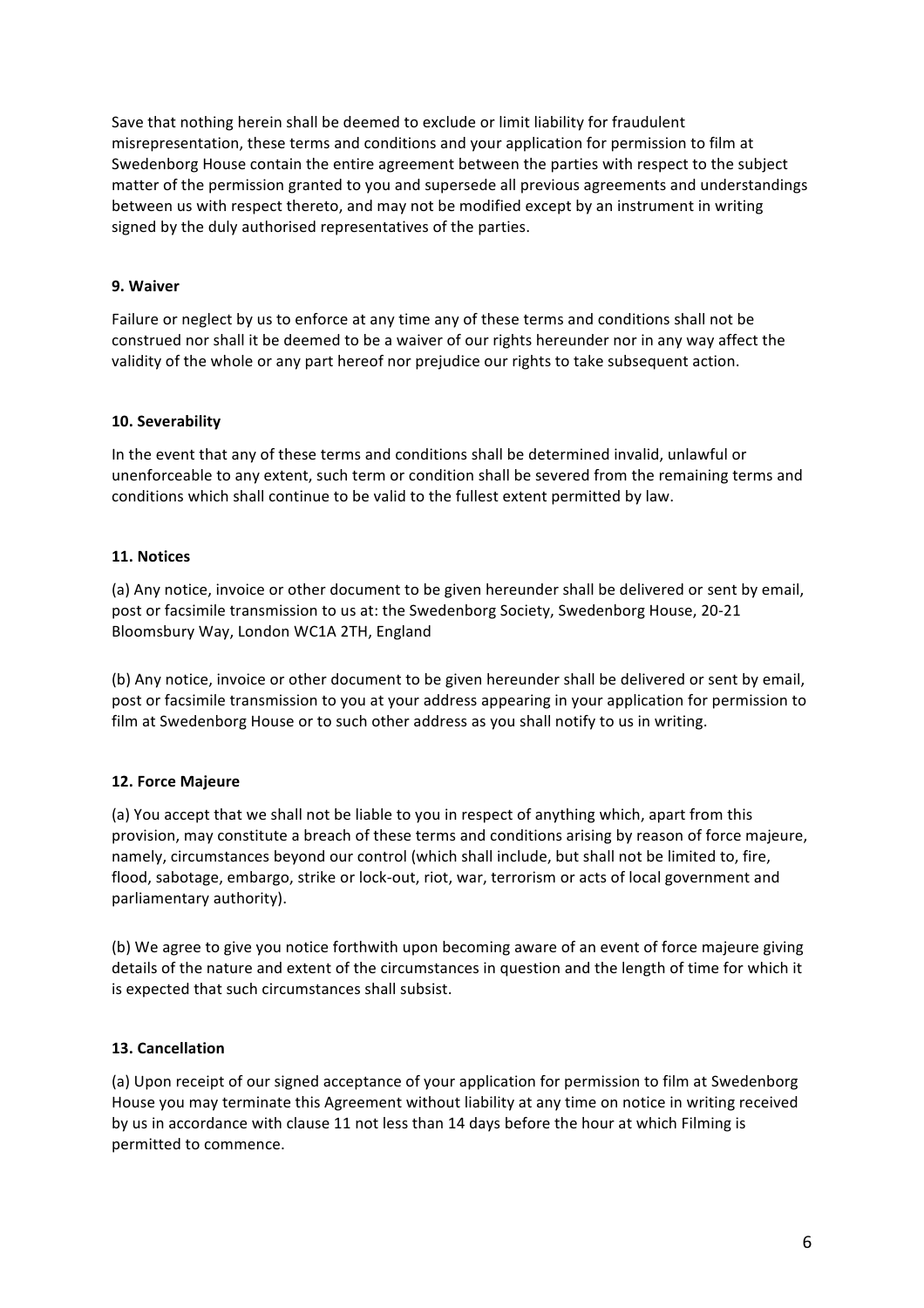(b) You agree that in the event you decide to terminate this Agreement less than 14 days before the hour at which Filming is permitted the booking will be considered forfeit and non-refundable.

#### **14. Law**

You agree that the permission granted to you subject to these terms and conditions shall be governed by and interpreted in accordance with English law, and you agree to submit to the exclusive jurisdiction of the English courts.

#### **Summary of the main provisions**

(Not part of the Terms and Conditions)

• You must satisfy yourself that our premises are fit and safe for your purpose and carry insurance to cover your liabilities during the filming period;

• You must satisfy yourself that you have the intellectual property and other licenses and permissions you require for your purposes. Your right to film at Swedenborg House and to use the material you derive from filming will be limited to the purposes you describe in your application;

• You must not interfere with the normal use of Swedenborg House;

• You must not change our premises in any way without our consent and you will be required to clear all your equipment and litter from the premises and fully restore them after filming or meet our costs in doing so. We will supervise any changes or restoration permitted or required;

• You must notify us immediately of any damage you cause and meet our costs in making good;

• You must comply with our directions for the paramount safety of visitors, staff, our collections and premises. 

• You must seek our prior approval to bring equipment on site, for all power and other supplies and any other needs (such as access to WCs);

• You must seek our prior approval of your method statement and risk assessment under the Management of Health and Safety at work regulations 1999;

• You must ensure that all light sources you use are fitted with UV light filters to reduce the UV content of light to below 50 microwatts per lumen and that the light level measured on the surface of any object does not exceed 1000 lux. We will require that Objects made from or including in the structure any vegetable matter or animal product (such as paper, papyrus, textile, wood, bone, ivory, fur, feather, leather, pigment, dye, resins) or semi precious stones are not lit for longer than 15 minutes during filming; that shiny Objects are not sprayed with anti-reflection preparations; and that all lights are positioned at least one metre away from Objects filmed;